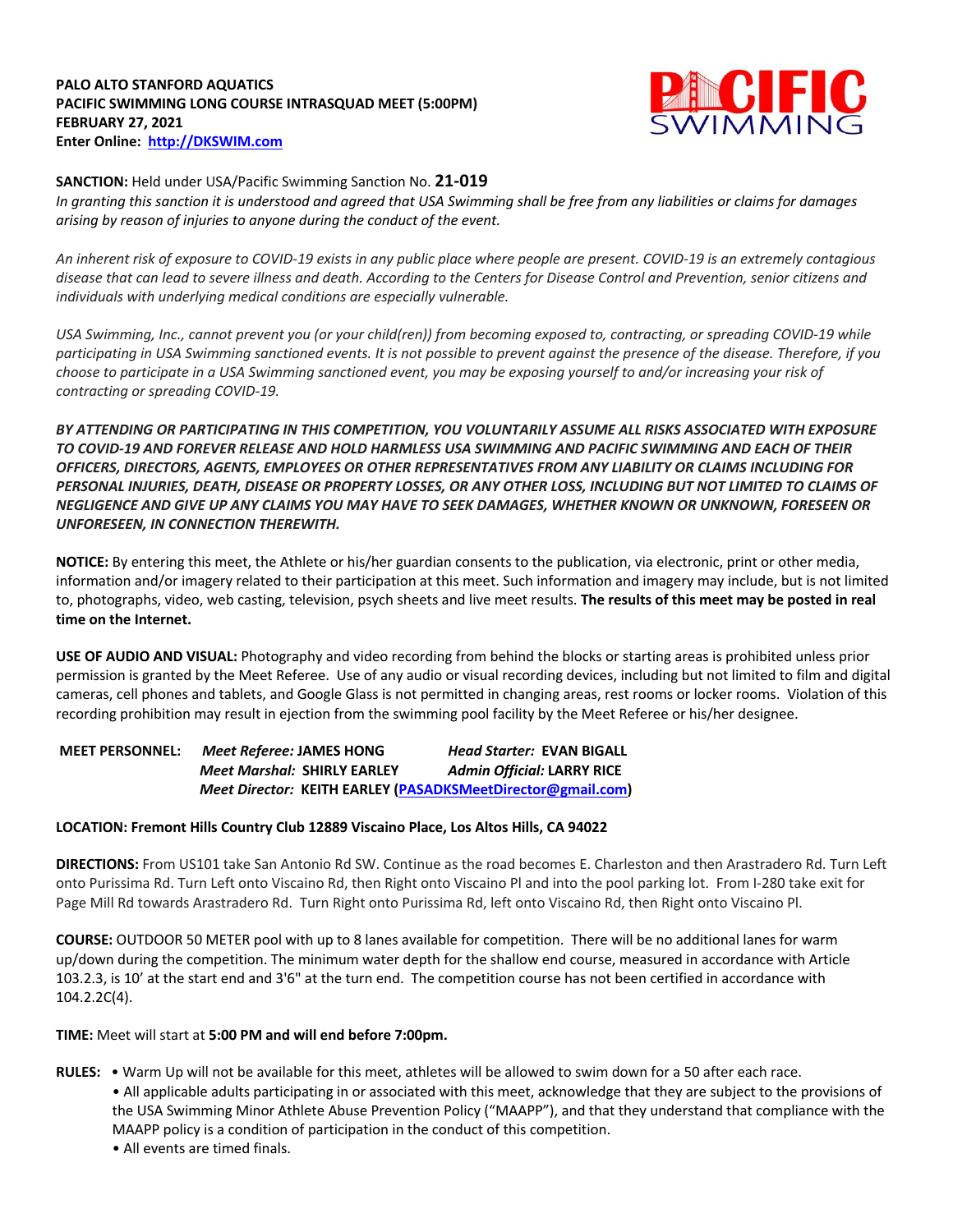- All events will swim fast to slow.
- Athletes may compete in **3** events at this meet- coaches may require a scratch down to meet timeline requirements.
- All Athletes ages 12 and under should complete competition within two (2) hours.
- Entries will be accepted until Friday, February 19 at 5pm.
- If local conditions warrant it the Meet Referee, with the concurrence of the Meet Director, may require a mandatory scratch down. Immediate cash refunds will be made for any mandatory scratches
- **All Coaches and Officials must wear their USA Swimming membership cards in a visible manner.**

 • The local facilities guidelines, restrictions, and interpretation of the local public health guidelines shall be followed at the meet.

**UNACCOMPANIED ATHLETES:** Any USA Swimming Athlete-Member competing at the meet must be accompanied by a USA Swimming Member-Coach for the purposes of Athlete supervision during warm-up, competition and warm-down. If a Coach-Member of the Athlete's USA Swimming Club does not attend the meet to serve in said supervisory capacity, it is the responsibility of the Athlete or the Athlete's legal guardian to arrange for supervision by a USA Swimming Member-Coach. The Meet Director or Meet Referee may assist the Athlete in making arrangements for such supervision; however, it is recommended that such arrangements be made in advance of the meet by the Athlete's USA Swimming Club Member-Coach.

**RACING STARTS:** Athletes must be certified by a USA Swimming member-coach as being proficient in performing a racing start or must start the race in the water. It is the responsibility of the Athlete or the Athlete's legal guardian to ensure compliance with this requirement.

**RESTRICTIONS:** • Smoking and the use of other tobacco products is prohibited on the pool deck, in the locker rooms, in spectator

- seating, on standing areas and in all areas used by Athletes, during the meet and during warm-up periods.
- Sale and use of alcoholic beverages is prohibited in all areas of the meet venue.
- No glass containers are allowed in the meet venue.
- No Snack Bar or Hospitality will be provided at this meet.
- All shelters must be properly secured.
- Deck Changes are prohibited. Please come and leave in suit.

 • Destructive devices, to include but not limited to, explosive devices and equipment, firearms (open or concealed), blades, knives, mace, stun guns and blunt objects are strictly prohibited in the swimming facility and its surrounding areas. If observed, the Meet Referee or his/her designee may ask that these devices be stored safely away from the public or removed from the facility. Noncompliance may result in the reporting to law enforcement authorities and ejection from the facility. Law enforcement officers (LEO) are exempt per applicable laws

 • Operation of a drone, or any other flying apparatus, is prohibited over the venue (pools, Athlete/Coach areas, Spectator areas and open ceiling locker rooms) any time Athletes, Coaches, Officials and/or Spectators are present.

 • FHCC Members may watch from specific designated areas, but nonmembers will not be allowed on property, with the exception of meet volunteers. We may be able to offer LIVESTREAM Services via YouTube. More details forthcoming.

**ELIGIBILITY:** • Athletes must be current members of USA Swimming and enter their name and registration number on the meet entry card as they are shown on their Registration Card. If this is not done, it may be difficult to match the Athlete with the registration and times database. The meet host will check all Athlete registrations against the SWIMS database and if not found to be registered, the Meet Director shall accept the registration at the meet (a \$10 surcharge will be added to the regular registration fee). Duplicate registrations will be refunded by mail.

 • Meet is open only to qualified athletes registered with **Palo Alto Stanford Aquatics.** Athletes who are unattached but participating with **Palo Alto Stanford Aquatics** are eligible to compete.

- Entries with **"NO TIME" will be ACCEPTED.**
- Disabled Athletes are welcome to attend this meet and should contact the Meet Director or Meet Referee regarding any special accommodations on entry times and seeding per Pacific Swimming policy.

 • Athletes 19 years of age and over may compete in the meet for time only, no awards. Such Athlete must have met standards for the 17-18 age group.

• The Athlete's age will be the age of the Athlete on the first day of the meet.

**ENTRY FEES:** A **\$20** per athlete will be charged to participate in this meet and will be charged to the athlete's account.

**TEAMUNIFY ENTRIES:** Any entries submitted via TeamUnify must be finalized by February 19, 2021. Coaches will confirm entries. Please add times in the comment section, which will be added by the coaches.

**NO OTHER FORM OF ENTRIES WILL BE ACCEPTED.**